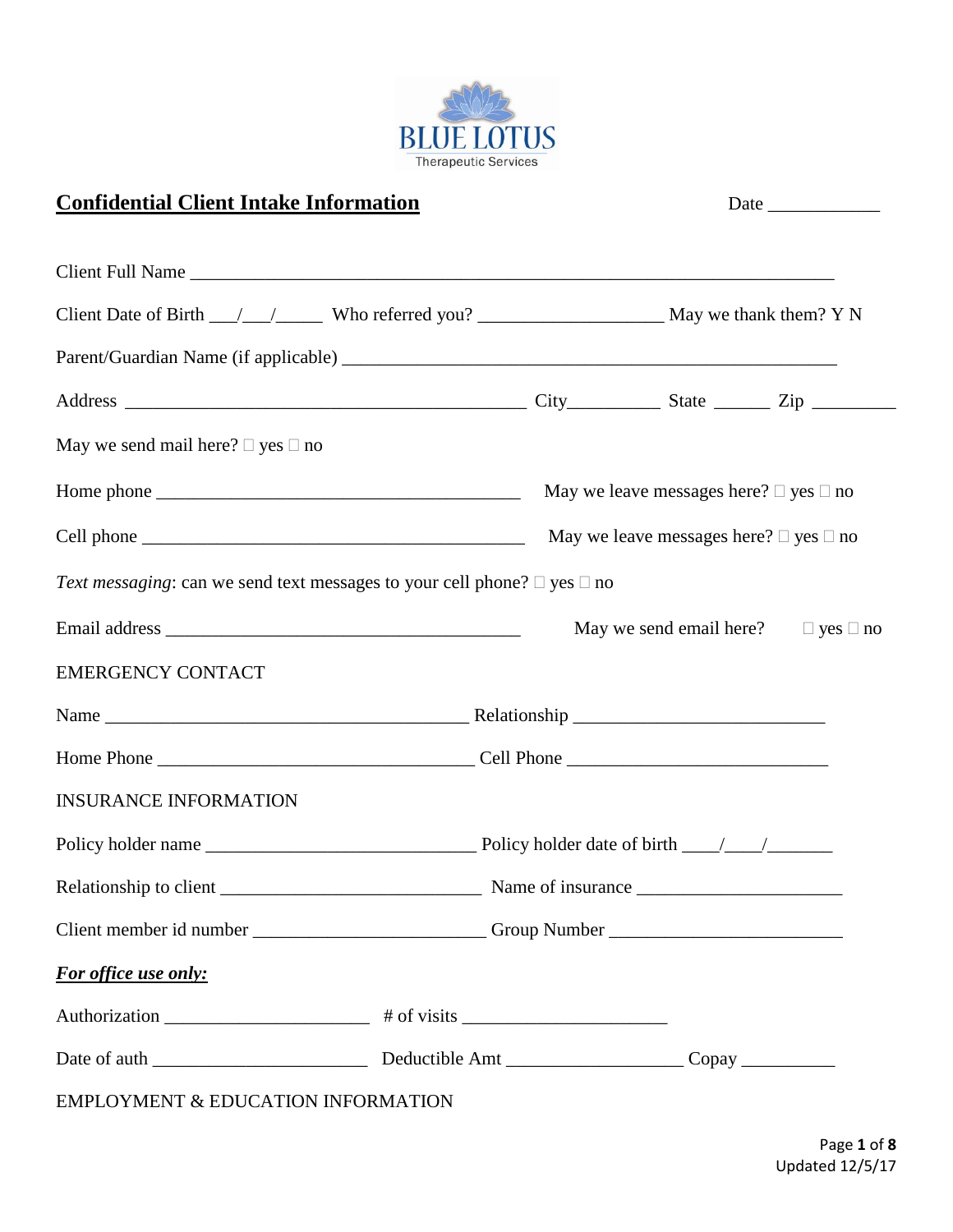| Average hours worked per week ___________________Highest Grade of education ________________________         |  |      |  |  |
|--------------------------------------------------------------------------------------------------------------|--|------|--|--|
|                                                                                                              |  |      |  |  |
| Please list symptoms that you have been experiencing, when they first started and how long they have lasted: |  |      |  |  |
| Please provide your mental health history, previous treatment, with whom and for how long?                   |  |      |  |  |
|                                                                                                              |  |      |  |  |
|                                                                                                              |  |      |  |  |
|                                                                                                              |  |      |  |  |
|                                                                                                              |  |      |  |  |
|                                                                                                              |  |      |  |  |
|                                                                                                              |  |      |  |  |
|                                                                                                              |  |      |  |  |
|                                                                                                              |  |      |  |  |
|                                                                                                              |  |      |  |  |
|                                                                                                              |  |      |  |  |
|                                                                                                              |  |      |  |  |
|                                                                                                              |  |      |  |  |
|                                                                                                              |  |      |  |  |
|                                                                                                              |  | Date |  |  |

**Blue Lotus welcomes you and we are so happy you chose us at this time. Thank you for being here.**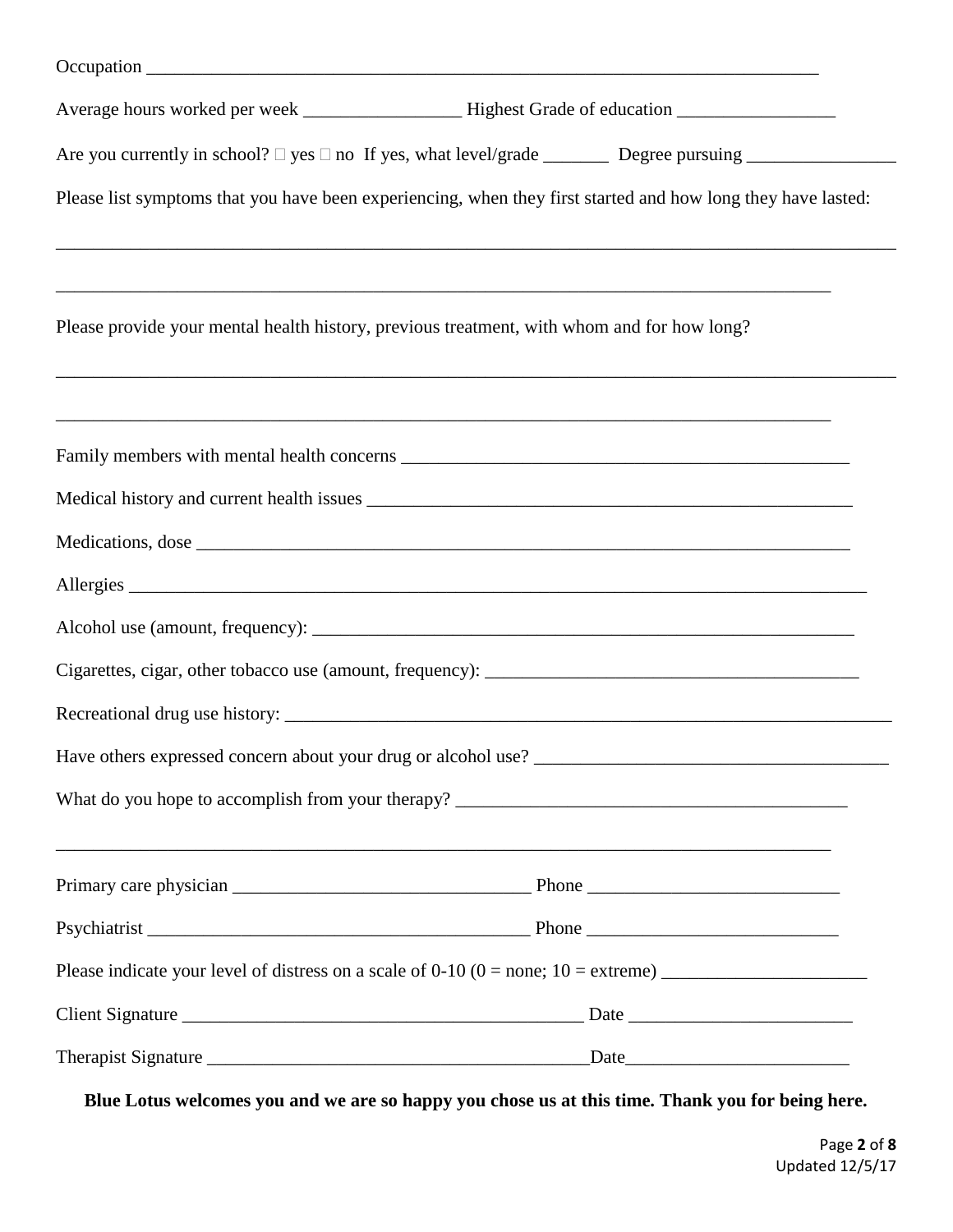## **Statement of Financial Responsibility**

**Fees:** We provide services at \$120 per 50-minute session and the initial intake session is \$180. Phone calls, reports, and other services provided outside of regularly scheduled appointments may be billed in 15-minute increments (e.g. 60 minutes will be \$100). Participation in legal proceedings is billed at \$300 per hour, including commute time, report writing, and other preparations. Payment and insurance copays are due in full by cash, check or debit/credit card *on the date of service.* You are responsible for these bills including any portion not covered or reimbursed by your insurance company.

**Cancellation Policy:** Please call **at least 24 hours in advance** to change or cancel an appointment. At Blue Lotus, we often have clients waiting for appointments to open up and this allows us to be able to offer that session to another client. You are able to leave a message or send a text message 24 hours a day. If you do not show for an appointment or do not call 24 hours prior to your scheduled session, you may be billed a cancellation fee of \$100 for the session. This fee is not covered by health insurance.

**Payment Policy and Agreement:** Blue Lotus prefers that you leave a credit card on file. In the event that your account has not been paid within 90 days, you authorize Blue Lotus Therapeutic Services to charge the following account for services according to the financial policies and payment agreement above at which time account will be charged any unpaid balance.

**Payments Using Credit Cards:** At Blue Lotus, we use Ivy Pay to accept and keep credit cards on file. This system was specifically created for mental health therapists and their practices. Ivy Pay is 100% HIPAA and PCI compliant and takes the stress out of having to swipe your card after a possibly emotional or draining session. Your therapist will send you a "request" through text message and this invites you to login to Ivy Pay and securely enter your credit card information. After the initial session, your therapist is able to charge you with just the click of a button and you do not have to re-enter your credit card information at each session. The feedback received from both therapists and clients have been positive and it takes the "business" feeling of collecting payments out of the therapy room. Please let us know if you have any questions.

I have read this Statement of Financial Responsibility. I understand that I am responsible for my bill.

 $\overline{\phantom{a}}$  , and the contract of the contract of the contract of the contract of the contract of the contract of the contract of the contract of the contract of the contract of the contract of the contract of the contrac

 $\overline{\phantom{a}}$  , and the contract of the contract of the contract of the contract of the contract of the contract of the contract of the contract of the contract of the contract of the contract of the contract of the contrac

 $\overline{\phantom{a}}$  , and the contract of the contract of the contract of the contract of the contract of the contract of the contract of the contract of the contract of the contract of the contract of the contract of the contrac

Client signature (14 and older) Date

Parent/Guardian Date **Date** 

Therapist Date **Date**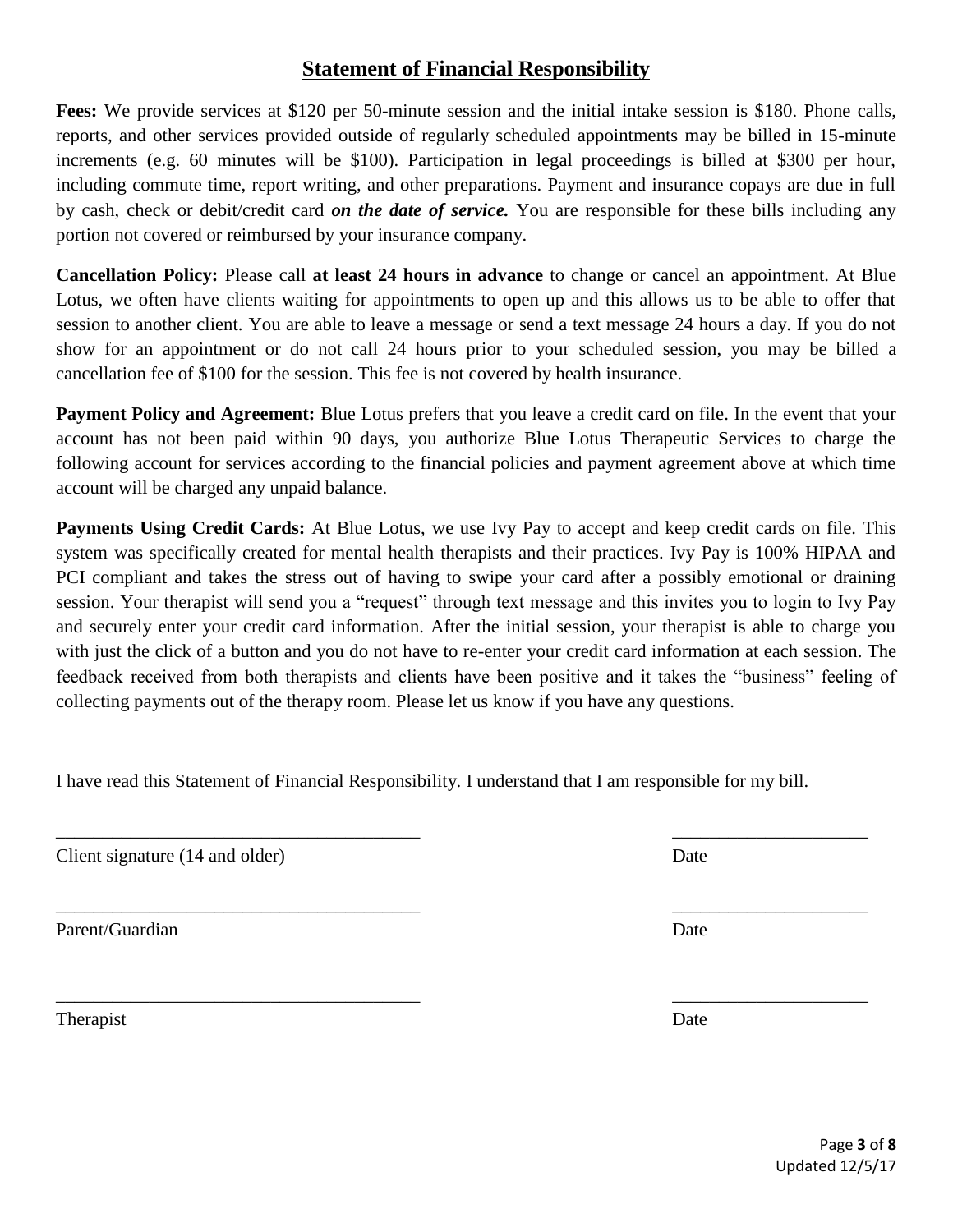## **Statement of Understanding and Consent for Electronic Communication**

Blue Lotus Therapeutic Services, its employees and contractors, utilizes various methods of communication to maintain contact with clients including phone and email. Please understand this office is portable and contact with us will be on a cellular phone. We utilize text messaging in very limited circumstances and only for scheduling or basic informational purposes. **No clinical information will be discussed via text message or email.** If you attempt to discuss clinical matters you will be asked to call or wait until your next session to discuss.

Please be aware that electronic communication via telephone or email may not be secure for either party. Due to the nature of this type of communication, there is a potential for interception or misdirection of your information. Your use of phone or email to communicate protected health information indicates that you acknowledge and accept the possible risks associated with such communication. Please consider communicating any sensitive information in person to protect your privacy.

As a general rule, Blue Lotus Therapeutic Services, its employees and contractors, do not have contact with clients outside of the office that is unrelated to mental health treatment. This rule applies to various internet messaging sites, social networking sites and general emails unrelated to our professional relationship. Please understand that any contacts or requests for contacts will not be confirmed or acknowledged to protect your privacy as well as to eliminate a dual relationship. Please *INITIAL* below:

\_\_\_\_\_\_ I understand the risks associated with utilizing any electronic methods of communication and agree to do so at my own risk.

\_\_\_\_\_\_ I understand email and text contacts will be scheduling and incidental purposes. All other forms of communication will be made preferably in person or via phone call if emergency arises.

**Guardian Signature (if applicable) Client Signature Date**

\_\_\_\_\_\_\_\_\_\_\_\_\_\_\_\_\_\_\_\_\_\_\_\_\_\_\_\_\_ \_\_\_\_\_\_\_\_\_\_\_\_\_\_

\_\_\_\_\_\_\_\_\_\_\_\_\_\_\_\_\_\_\_\_\_\_\_\_\_\_\_\_\_ \_\_\_\_\_\_\_\_\_\_\_\_\_\_\_\_\_\_\_\_\_\_\_\_\_\_\_\_\_ \_\_\_\_\_\_\_\_\_\_\_\_\_\_

**Clinician Signature Date**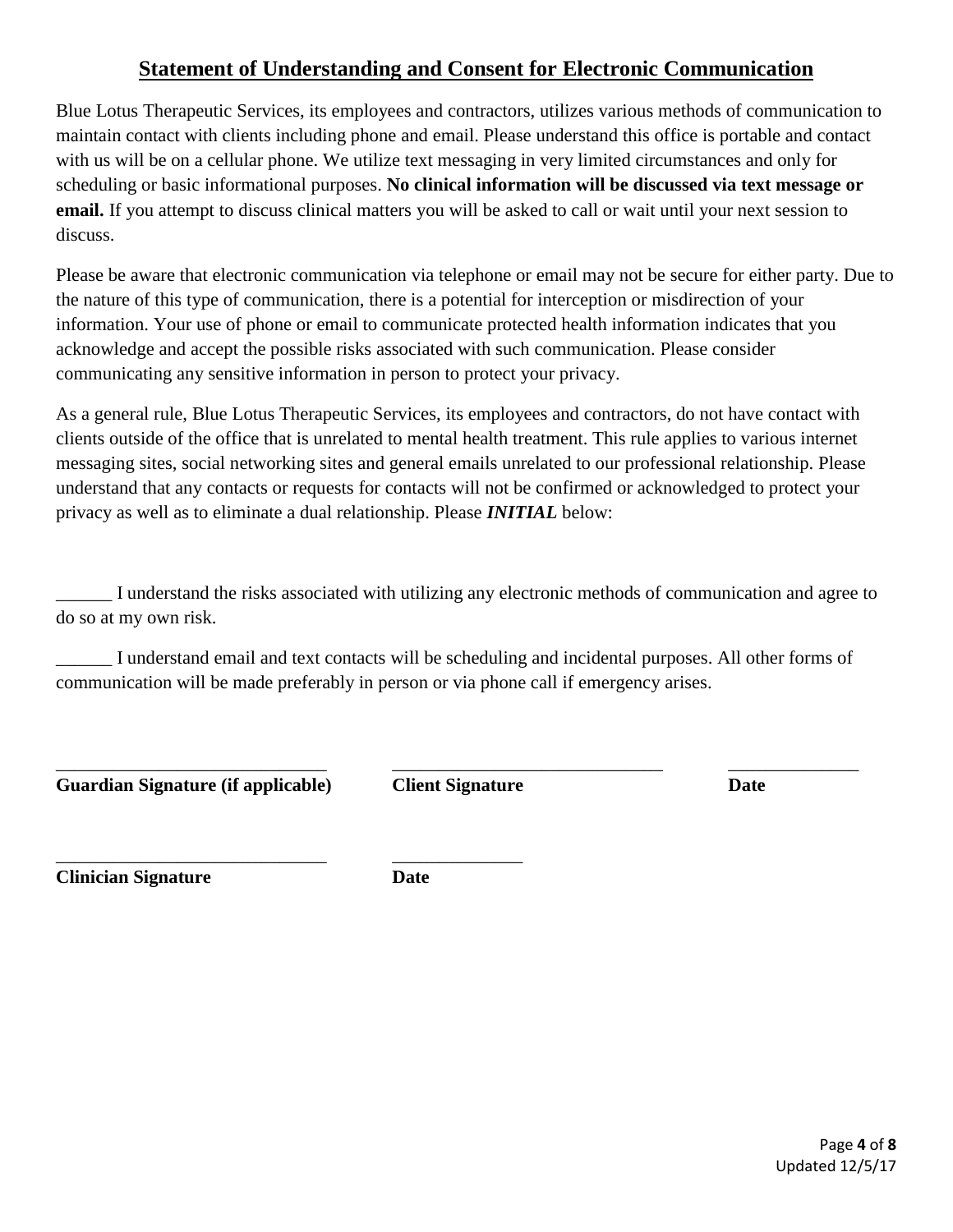## **HIPAA NOTICE OF PRIVACY PRACTICES**

### **This notice describes how medical information about you may be used and disclosed and how you can get access to this information. Please review it carefully.**

- 1. PURPOSE: Blue Lotus Therapeutic Services and its professional staff, employees and trainees follow the privacy practices described in this notice. Blue Lotus Therapeutic Services keeps your mental health information in records that will be maintained and protected in a confidential manner, as required by law. Please note that in order to provide you with the best possible care and treatment, all professional staff involved in the health care operations of the organization have access to your records.
- 2. WHAT ARE TREATMENT AND HEALTH CARE OPERATIONS? Your treatment includes sharing information among mental health care providers who are involved in your treatment. For example, if you are seeing multiple providers within Blue Lotus Therapeutic Services, they may share information in the process of coordinating your care.
- 3. HOW WILL Blue Lotus Therapeutic Services USE MY PROTECTED HEALTH INFORMATION (PHI)? Your personal mental health record will be retained by Blue Lotus Therapeutic Services for at least seven years after your last clinical contact with the organization. After that time has elapsed, the record will be shredded or otherwise destroyed in a way that protects your privacy.
	- a. Until the records are destroyed they may be used, unless you ask for restrictions on a specific use or disclosure, for the following purposes: Appointment reminders;
	- b. Notification when an appointment is cancelled or rescheduled by Blue Lotus Therapeutic Services;
	- c. As may be required by law;
	- d. For public health purposes such as reporting child or elder abuse or neglect;
	- e. Mental health oversight activities, e.g. audits, inspections or investigations of administration and management of Blue Lotus Therapeutic Services;
	- f. Lawsuits and disputes (we will attempt to provide you advance notice of subpoena before disclosing information from your record);
	- g. To prevent a serious threat to health or safety;
	- h. National security and intelligence activities;
	- i. Protection of the President or other authorized persons for foreign heads of state or to conduct special investigations;
	- j. To support the operations and functioning of Blue Lotus Therapeutic Services. All business associates (e.g. electronic health record vendor and billing department) connected to Blue Lotus Therapeutic Services are obligated to protect the privacy and security of your PHI and may not use or disclose your PHI other than as specified in our agreements with them;
	- k. Alcohol and drug abuse information has special privacy protections. Blue Lotus Therapeutic Services will not disclose any mental health or medical information relating to a client's substance abuse treatment unless: (i) the client consents in writing (ii) a court order requires the disclosure of the information; (iii) medical personnel need the information to meet a medical emergency; (iv) it is necessary to report a threat to harm oneself or another or to report abuse or neglect as required by law.
- 4. YOUR AUTHORIZATION IS REQUIRED FOR OTHER DISCLOSURES. Except as described previously, we will not use or disclose information from your record unless you authorize (permit) in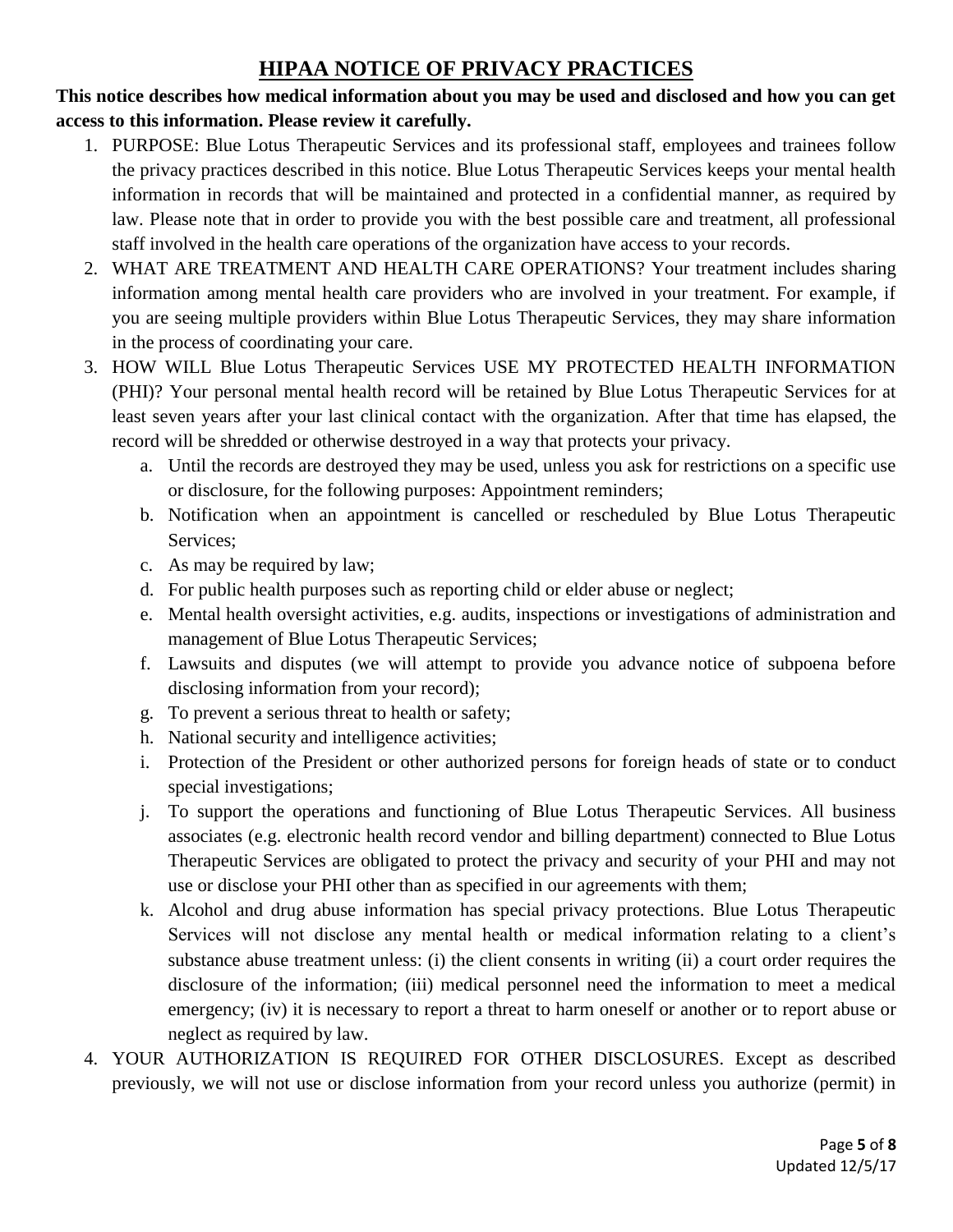writing Blue Lotus Therapeutic Services to do so. You may revoke your permission, which will be effective only after the date of your written revocation.

- 5. YOU HAVE RIGHTS REGARDING YOUR PROTECTED HEALTH INFORMATION (PHI). You have the following rights regarding your health information, provided that you make a written request to invoke the right to Blue Lotus Therapeutic Services.
	- a. Right to request restriction. You may request limitations on your mental health information we may disclose, but we are not required to agree with your request. If we agree, we will comply with your request unless the information is needed to provide you with emergency treatment. Right to confidential communications. You may request communications in a certain way or at a certain location, but you must specify how or where you wish to be contact.
	- b. Right to inspect and copy. You have the right to inspect and copy your mental health information regarding decisions about your care. We may charge a fee for copying, mailing, and supplies. Under limited circumstances, your request may be denied. You may request review of the denial by another licensed mental health professional chosen by Blue Lotus Therapeutic Services. Blue Lotus Therapeutic Services will comply with the outcome of the review.
	- c. Right to an electronic copy of mental health records. If your PHI is maintained in an electronic format, you have the right to request that an electronic copy of your record be given to you or another individual or entity. We will make every effort to provide access to your PHI in the form or format you request, if it is readily producible in that form or format. If it is not readily producible in that form, your record will be provided in either our standard electronic format, or as a readable hard copy. We may charge a fee for transmitting the electronic health record.
	- d. Right to request clarification of record. If you believe that the information we have about you is incorrect or incomplete you may ask to add clarifying information. Blue Lotus Therapeutic Services is not required to accept the information that you propose.
	- e. Right to accounting of disclosures. You may request a list of the disclosures of your mental health information that have been made to persons or entities other than for treatment or health care operations. Right to receive notice of a breach. You have the right to be notified upon a breach of any of your unsecured PHI.
	- f. Right to a copy of this notice. You may request a paper copy of this Notice at any time, even if you have been provided with an electronic copy.
- 6. PAYMENTS. We may use your health information or share it with your insurance company in order to obtain reimbursement for treatment or care.
- 7. REQUIREMENTS REGARDING THIS NOTICE. Blue Lotus Therapeutic Services is required to provide you with this Notice that governs our privacy practices. Blue Lotus Therapeutic Services may change its policies or procedures in regard to privacy practices. If and when changes occur, the changes will be effective for mental health information we have about you as well as any information we receive in the future. Any time you come in to Blue Lotus Therapeutic Services, you may ask for and receive a copy of the Privacy Notice in effect at the time.
- 8. COMPLAINTS. If you believe your privacy rights have been violated, you may file a complaint with Blue Lotus Therapeutic Services or with the Department of Health, Behavioral Health Division of Oklahoma. You will not be penalized or retaliated against in any way for filing a complaint.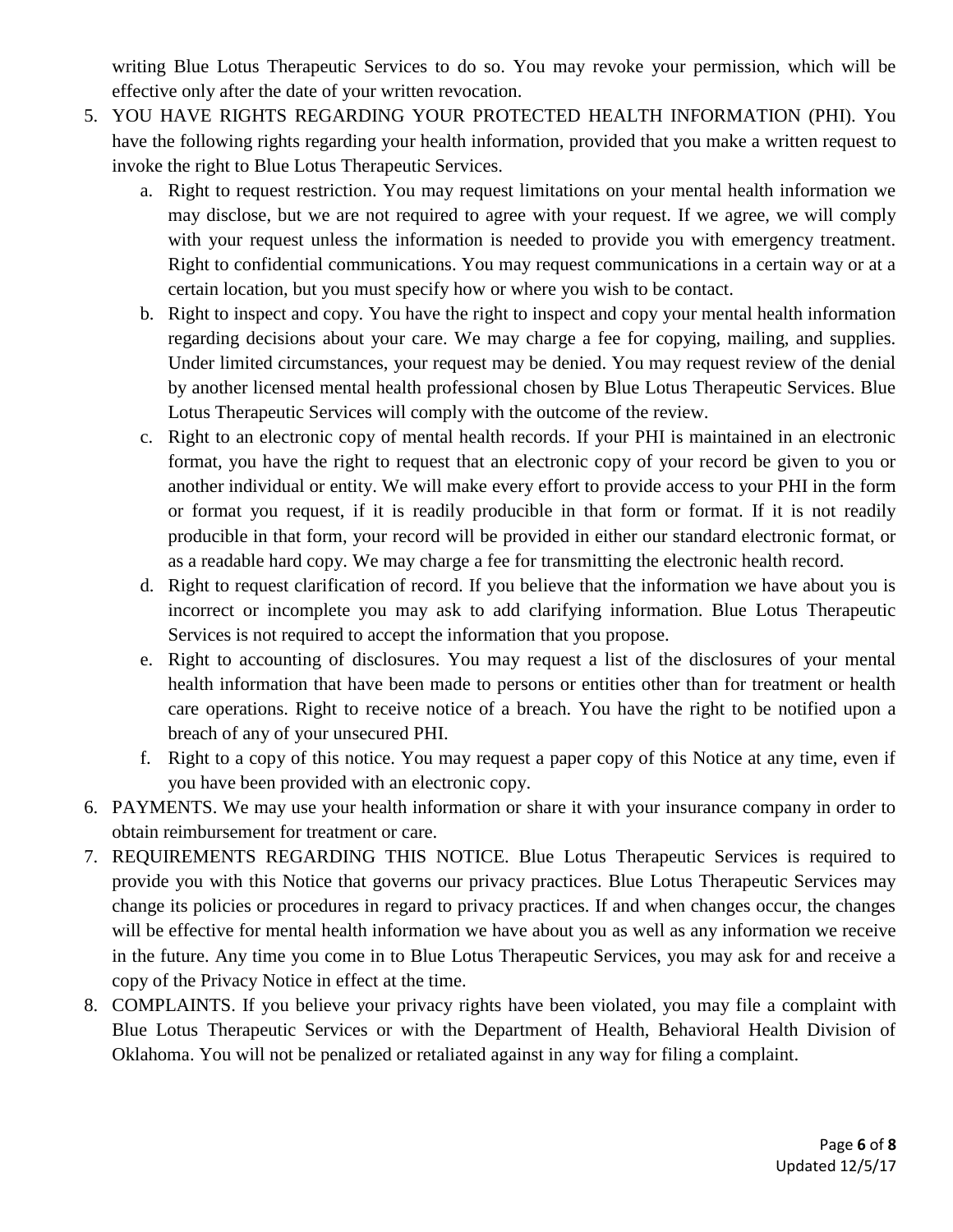#### ACKNOWLEDGEMENT AND CONSENT

By signing below, I acknowledge that I have been provided a copy of this Notice of Privacy Practices and have therefore been advised of how health information about me may be used and disclosed by Blue Lotus Therapeutic Services and how I may obtain access to and control this information.

\_\_\_\_\_\_\_\_\_\_\_\_\_\_\_\_\_\_\_\_\_\_\_\_\_\_\_\_\_\_\_\_\_\_\_\_\_\_\_\_\_\_\_\_\_ \_\_\_\_\_\_\_\_\_\_\_\_\_\_\_\_

 $\overline{\phantom{a}}$  , and the contract of the contract of the contract of the contract of the contract of the contract of the contract of the contract of the contract of the contract of the contract of the contract of the contrac

Client signature (14 and older) Date

Parent/guardian signature Date